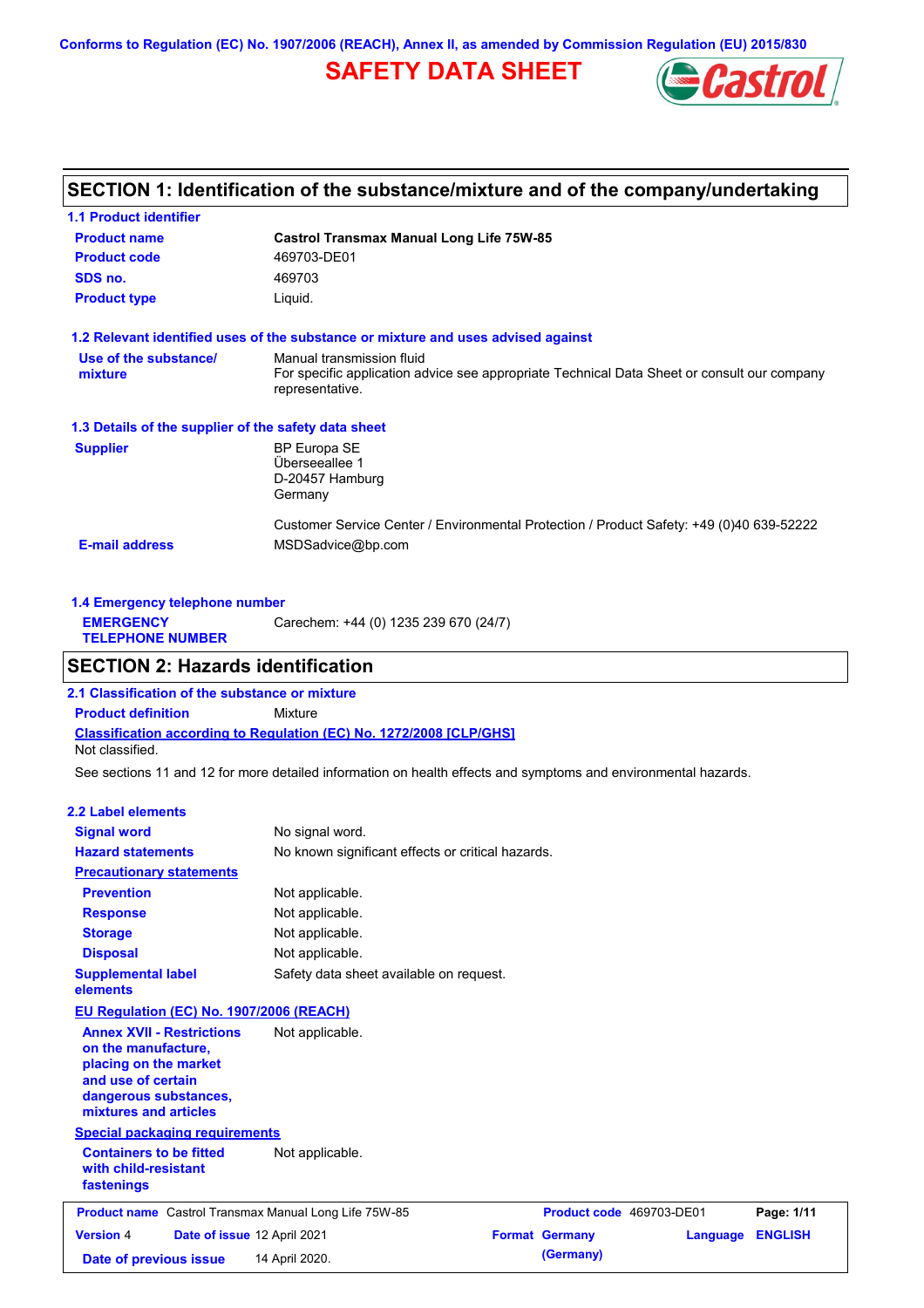## **SECTION 2: Hazards identification**

| <b>Tactile warning of danger</b>                                                                                         | Not applicable.                                                                                               |
|--------------------------------------------------------------------------------------------------------------------------|---------------------------------------------------------------------------------------------------------------|
| 2.3 Other hazards                                                                                                        |                                                                                                               |
| <b>Results of PBT and vPvB</b><br>assessment                                                                             | Product does not meet the criteria for PBT or vPvB according to Regulation (EC) No. 1907/2006.<br>Annex XIII. |
| <b>Product meets the criteria</b><br>for PBT or vPvB according<br>to Regulation (EC) No.<br><b>1907/2006, Annex XIII</b> | This mixture does not contain any substances that are assessed to be a PBT or a vPvB.                         |
| Other hazards which do<br>not result in classification                                                                   | Defatting to the skin.                                                                                        |

# **SECTION 3: Composition/information on ingredients**

## **3.2 Mixtures**

Mixture **Product definition**

Synthetic base stock. Proprietary performance additives.

| <b>Product/ingredient</b><br>name                             | <b>Identifiers</b>                                                                   | $\%$        | <b>Regulation (EC) No.</b><br>1272/2008 [CLP] | <b>Type</b> |
|---------------------------------------------------------------|--------------------------------------------------------------------------------------|-------------|-----------------------------------------------|-------------|
| $\frac{1}{2}$ -Decene, homopolymer,<br>hydrogenated           | REACH #: 01-2119486452-34<br>$EC: 500-183-1$<br>CAS: 68037-01-4                      | 225 - ≤50   | Asp. Tox. 1, H304                             | $[1]$       |
| Dec-1-ene, trimers, hydrogenated                              | REACH #: 01-2119493949-12<br>$EC: 500-393-3$<br>CAS: 157707-86-3                     | 225 - ≤50   | Asp. Tox. 1, H304                             | $[1]$       |
| Dec-1-ene, dimers, hydrogenated                               | REACH #: 01-2119493069-28<br>$EC: 500-228-5$<br>CAS: 68649-11-6                      | $≥10 - ≤25$ | Acute Tox. 4, H332<br>Asp. Tox. 1, H304       | [1] [2]     |
| Distillates (petroleum), solvent-<br>dewaxed heavy paraffinic | REACH #: 01-2119471299-27<br>EC: 265-169-7<br>CAS: 64742-65-0<br>Index: 649-474-00-6 | ב≥          | Asp. Tox. 1, H304                             | $[1]$       |

**See Section 16 for the full text of the H statements declared above.**

**Type** 

[1] Substance classified with a health or environmental hazard

[2] Substance with a workplace exposure limit

[3] Substance meets the criteria for PBT according to Regulation (EC) No. 1907/2006, Annex XIII

[4] Substance meets the criteria for vPvB according to Regulation (EC) No. 1907/2006, Annex XIII

[5] Substance of equivalent concern

[6] Additional disclosure due to company policy

Occupational exposure limits, if available, are listed in Section 8.

# **SECTION 4: First aid measures**

#### Do not induce vomiting unless directed to do so by medical personnel. Get medical attention if symptoms occur. In case of contact, immediately flush eyes with plenty of water for at least 15 minutes. Eyelids should be held away from the eyeball to ensure thorough rinsing. Check for and remove any contact lenses. Get medical attention. **4.1 Description of first aid measures**  $\mathbf F$  inhaled, remove to fresh air. In case of inhalation of decomposition products in a fire, symptoms may be delayed. The exposed person may need to be kept under medical surveillance for 48 hours. Get medical attention if symptoms occur. **Ingestion Inhalation Eye contact Protection of first-aiders** Mo action shall be taken involving any personal risk or without suitable training. **Skin contact** Wash skin thoroughly with soap and water or use recognised skin cleanser. Remove contaminated clothing and shoes. Wash clothing before reuse. Clean shoes thoroughly before reuse. Get medical attention if irritation develops.

### **4.2 Most important symptoms and effects, both acute and delayed**

See Section 11 for more detailed information on health effects and symptoms.

### **Potential acute health effects**

| <b>Product name</b> Castrol Transmax Manual Long Life 75W-85 |  | Product code 469703-DE01           |  | Page: 2/11            |                         |  |
|--------------------------------------------------------------|--|------------------------------------|--|-----------------------|-------------------------|--|
| <b>Version 4</b>                                             |  | <b>Date of issue 12 April 2021</b> |  | <b>Format Germany</b> | <b>Language ENGLISH</b> |  |
| Date of previous issue                                       |  | 14 April 2020.                     |  | (Germany)             |                         |  |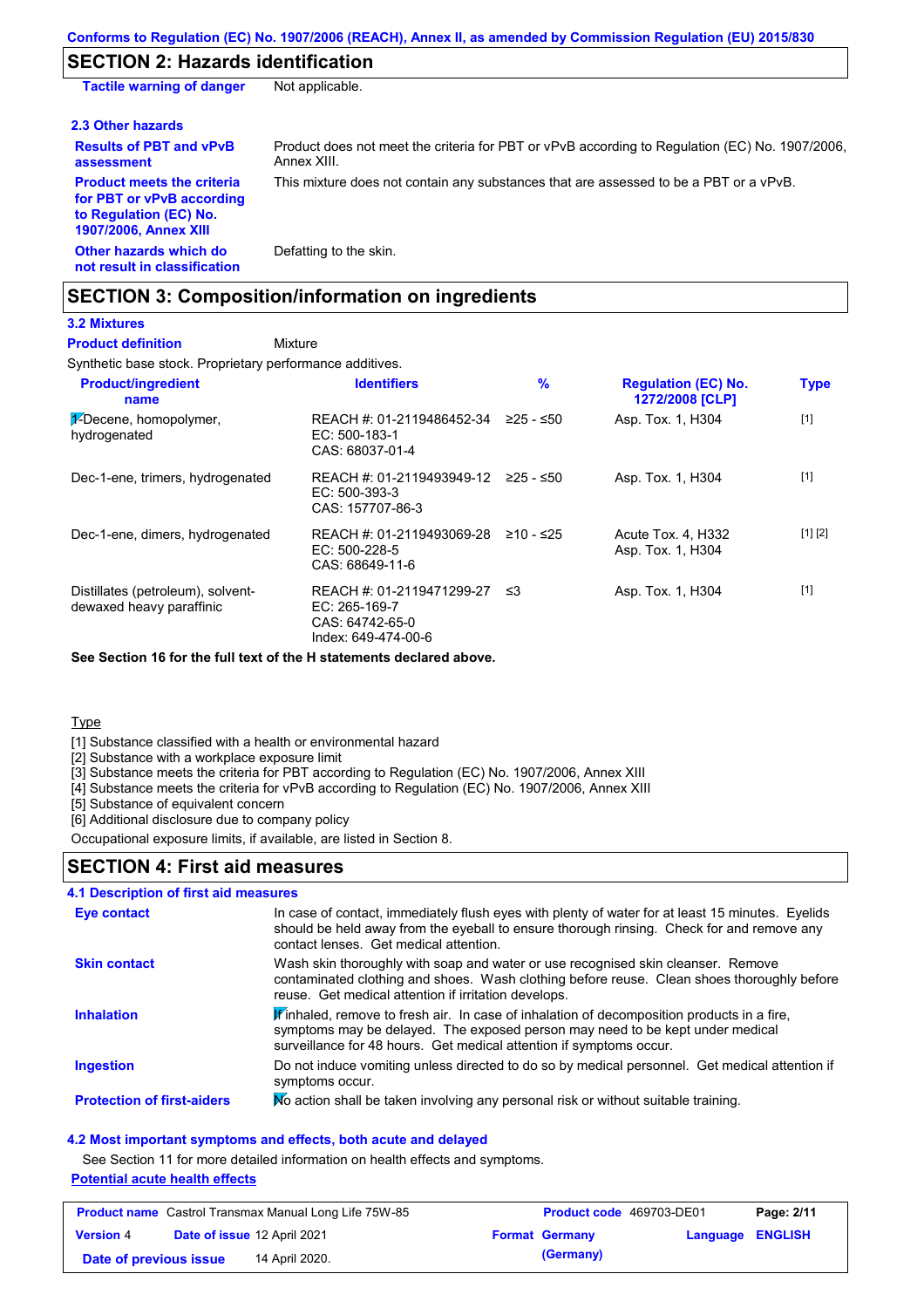# **SECTION 4: First aid measures**

| <b>Inhalation</b>   | Exposure to decomposition products may cause a health hazard. Serious effects may be<br>delayed following exposure. |
|---------------------|---------------------------------------------------------------------------------------------------------------------|
| <b>Ingestion</b>    | No known significant effects or critical hazards.                                                                   |
| <b>Skin contact</b> | Defatting to the skin. May cause skin dryness and irritation.                                                       |
| <b>Eye contact</b>  | No known significant effects or critical hazards.                                                                   |
|                     | Delayed and immediate effects as well as chronic effects from short and long-term exposure                          |
| <b>Inhalation</b>   | Overexposure to the inhalation of airborne droplets or aerosols may cause irritation of the<br>respiratory tract.   |
| <b>Ingestion</b>    | Ingestion of large quantities may cause nausea and diarrhoea.                                                       |
| <b>Skin contact</b> | Prolonged or repeated contact can defat the skin and lead to irritation and/or dermatitis.                          |
| Eye contact         | Potential risk of transient stinging or redness if accidental eye contact occurs.                                   |
|                     |                                                                                                                     |

### **4.3 Indication of any immediate medical attention and special treatment needed**

| <b>Notes to physician</b> | Treatment should in general be symptomatic and directed to relieving any effects.   |
|---------------------------|-------------------------------------------------------------------------------------|
|                           | In case of inhalation of decomposition products in a fire, symptoms may be delayed. |
|                           | The exposed person may need to be kept under medical surveillance for 48 hours.     |

# **SECTION 5: Firefighting measures**

| 5.1 Extinguishing media                                                                                                                                                                                                                                                                                                                                                                                                       |                                                                                                                                                                                                |  |  |
|-------------------------------------------------------------------------------------------------------------------------------------------------------------------------------------------------------------------------------------------------------------------------------------------------------------------------------------------------------------------------------------------------------------------------------|------------------------------------------------------------------------------------------------------------------------------------------------------------------------------------------------|--|--|
| <b>Suitable extinguishing</b><br>media                                                                                                                                                                                                                                                                                                                                                                                        | In case of fire, use foam, dry chemical or carbon dioxide extinguisher or spray.                                                                                                               |  |  |
| <b>Unsuitable extinguishing</b><br>media                                                                                                                                                                                                                                                                                                                                                                                      | Do not use water jet. The use of a water jet may cause the fire to spread by splashing the<br>burning product.                                                                                 |  |  |
| 5.2 Special hazards arising from the substance or mixture                                                                                                                                                                                                                                                                                                                                                                     |                                                                                                                                                                                                |  |  |
| <b>Hazards from the</b><br>In a fire or if heated, a pressure increase will occur and the container may burst.<br>substance or mixture                                                                                                                                                                                                                                                                                        |                                                                                                                                                                                                |  |  |
| Combustion products may include the following:<br><b>Hazardous combustion</b><br>carbon oxides (CO, CO <sub>2</sub> ) (carbon monoxide, carbon dioxide)<br>products<br>nitrogen oxides (NO, $NO2$ etc.)                                                                                                                                                                                                                       |                                                                                                                                                                                                |  |  |
| 5.3 Advice for firefighters                                                                                                                                                                                                                                                                                                                                                                                                   |                                                                                                                                                                                                |  |  |
| <b>Special precautions for</b><br>fire-fighters                                                                                                                                                                                                                                                                                                                                                                               | No action shall be taken involving any personal risk or without suitable training. Promptly<br>isolate the scene by removing all persons from the vicinity of the incident if there is a fire. |  |  |
| <b>Special protective</b><br>Fire-fighters should wear appropriate protective equipment and self-contained breathing<br>apparatus (SCBA) with a full face-piece operated in positive pressure mode. Clothing for fire-<br>equipment for fire-fighters<br>fighters (including helmets, protective boots and gloves) conforming to European standard EN<br>469 will provide a basic level of protection for chemical incidents. |                                                                                                                                                                                                |  |  |

### **SECTION 6: Accidental release measures**

|                                                              | 6.1 Personal precautions, protective equipment and emergency procedures |                                                                                                                                                                                                                                                                                                                                                                                                |          |                |
|--------------------------------------------------------------|-------------------------------------------------------------------------|------------------------------------------------------------------------------------------------------------------------------------------------------------------------------------------------------------------------------------------------------------------------------------------------------------------------------------------------------------------------------------------------|----------|----------------|
| For non-emergency<br>personnel                               | appropriate personal protective equipment.                              | No action shall be taken involving any personal risk or without suitable training. Evacuate<br>surrounding areas. Keep unnecessary and unprotected personnel from entering. Do not touch<br>or walk through spilt material. Floors may be slippery; use care to avoid falling. Put on                                                                                                          |          |                |
| For emergency responders                                     | emergency personnel".                                                   | K specialised clothing is required to deal with the spillage, take note of any information in<br>Section 8 on suitable and unsuitable materials. See also the information in "For non-                                                                                                                                                                                                         |          |                |
| <b>6.2 Environmental</b><br>precautions                      | waterways, soil or air).                                                | Avoid dispersal of spilt material and runoff and contact with soil, waterways, drains and sewers.<br>Inform the relevant authorities if the product has caused environmental pollution (sewers,                                                                                                                                                                                                |          |                |
| 6.3 Methods and material for containment and cleaning up     |                                                                         |                                                                                                                                                                                                                                                                                                                                                                                                |          |                |
| <b>Small spill</b>                                           | contractor.                                                             | Stop leak if without risk. Move containers from spill area. Absorb with an inert material and<br>place in an appropriate waste disposal container. Dispose of via a licensed waste disposal                                                                                                                                                                                                    |          |                |
| Large spill                                                  |                                                                         | Stop leak if without risk. Move containers from spill area. Prevent entry into sewers, water<br>courses, basements or confined areas. Contain and collect spillage with non-combustible,<br>absorbent material e.g. sand, earth, vermiculite or diatomaceous earth and place in container<br>for disposal according to local regulations. Dispose of via a licensed waste disposal contractor. |          |                |
| <b>Product name</b> Castrol Transmax Manual Long Life 75W-85 |                                                                         | Product code 469703-DE01                                                                                                                                                                                                                                                                                                                                                                       |          | Page: 3/11     |
| <b>Version 4</b><br>Date of issue 12 April 2021              |                                                                         | <b>Format Germany</b>                                                                                                                                                                                                                                                                                                                                                                          | Language | <b>ENGLISH</b> |

**Date of previous issue 14 April 2020. (Germany) (Germany)**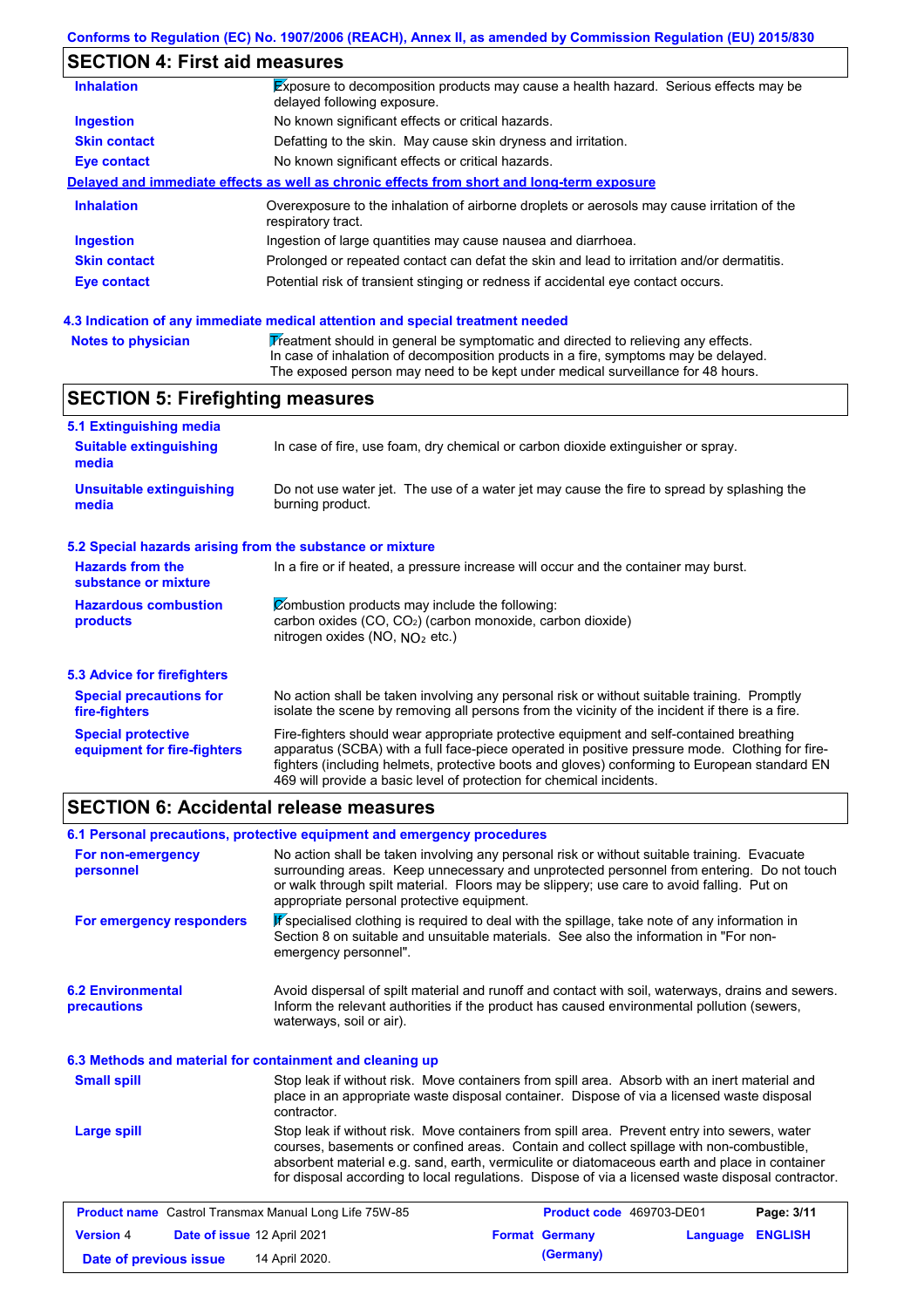## **SECTION 6: Accidental release measures**

| See Section 1 for emergency contact information.<br>See Section 5 for firefighting measures.<br>See Section 8 for information on appropriate personal protective equipment.<br>See Section 12 for environmental precautions. |
|------------------------------------------------------------------------------------------------------------------------------------------------------------------------------------------------------------------------------|
| See Section 13 for additional waste treatment information.                                                                                                                                                                   |
|                                                                                                                                                                                                                              |

## **SECTION 7: Handling and storage**

### **7.1 Precautions for safe handling**

| Put on appropriate personal protective equipment.                                                                                                                                                                                                                                                                                                                                                                                                                                       |
|-----------------------------------------------------------------------------------------------------------------------------------------------------------------------------------------------------------------------------------------------------------------------------------------------------------------------------------------------------------------------------------------------------------------------------------------------------------------------------------------|
| Eating, drinking and smoking should be prohibited in areas where this material is handled,<br>stored and processed. Wash thoroughly after handling. Remove contaminated clothing and<br>protective equipment before entering eating areas. See also Section 8 for additional<br>information on hygiene measures.                                                                                                                                                                        |
| Store in accordance with local regulations. Store in a dry, cool and well-ventilated area, away<br>from incompatible materials (see Section 10). Keep away from heat and direct sunlight. Keep<br>container tightly closed and sealed until ready for use. Containers that have been opened must<br>be carefully resealed and kept upright to prevent leakage. Store and use only in equipment<br>containers designed for use with this product. Do not store in unlabelled containers. |
| Prolonged exposure to elevated temperature.                                                                                                                                                                                                                                                                                                                                                                                                                                             |
| 10                                                                                                                                                                                                                                                                                                                                                                                                                                                                                      |
|                                                                                                                                                                                                                                                                                                                                                                                                                                                                                         |

**7.3 Specific end use(s)**

**Recommendations**

See section 1.2 and Exposure scenarios in annex, if applicable.

### **SECTION 8: Exposure controls/personal protection**

#### **8.1 Control parameters**

**Occupational exposure limits**

### **Product/ingredient name Exposure limit values**

Dec-1-ene, dimers, hydrogenated **DFG MAC-values list (Germany).** PEAK: 20 mg/m<sup>3</sup>, 4 times per shift, 15 minutes. Issued/Revised: 7/2010 Form: Respirable fraction TWA: 5 mg/m<sup>3</sup> 8 hours. Issued/Revised: 7/2010 Form: Respirable fraction

Whilst specific OELs for certain components may be shown in this section, other components may be present in any mist, vapour or dust produced. Therefore, the specific OELs may not be applicable to the product as a whole and are provided for guidance only.

**Recommended monitoring procedures** If this product contains ingredients with exposure limits, personal, workplace atmosphere or biological monitoring may be required to determine the effectiveness of the ventilation or other control measures and/or the necessity to use respiratory protective equipment. Reference should be made to monitoring standards, such as the following: European Standard EN 689 (Workplace atmospheres - Guidance for the assessment of exposure by inhalation to chemical agents for comparison with limit values and measurement strategy) European Standard EN 14042 (Workplace atmospheres - Guide for the application and use of procedures for the assessment of exposure to chemical and biological agents) European Standard EN 482 (Workplace atmospheres - General requirements for the performance of procedures for the measurement of chemical agents) Reference to national guidance documents for methods for the determination of hazardous substances will also be required.

### **Derived No Effect Level**

No DNELs/DMELs available.

### **Predicted No Effect Concentration**

No PNECs available

#### **8.2 Exposure controls**

| <b>Appropriate engineering</b> | Provide exhaust ventilation or other engineering controls to keep the relevant airborne                          |
|--------------------------------|------------------------------------------------------------------------------------------------------------------|
| <b>controls</b>                | concentrations below their respective occupational exposure limits.                                              |
|                                | All activities involving chemicals should be assessed for their risks to health, to ensure                       |
|                                | exposures are adequately controlled. Personal protective equipment should only be considered                     |
|                                | after other forms of control measures (e.g. engineering controls) have been suitably evaluated.                  |
|                                | Personal protective equipment should conform to appropriate standards, be suitable for use, be                   |
|                                | kept in good condition and properly maintained.                                                                  |
|                                | Victor concelled of a case of legal selfone and the state benefit between the fifted and december of selfont and |

Your supplier of personal protective equipment should be consulted for advice on selection and

| <b>Product name</b> Castrol Transmax Manual Long Life 75W-85 |  |                             | <b>Product code</b> 469703-DE01 | Page: 4/11            |                         |  |
|--------------------------------------------------------------|--|-----------------------------|---------------------------------|-----------------------|-------------------------|--|
| <b>Version 4</b>                                             |  | Date of issue 12 April 2021 |                                 | <b>Format Germany</b> | <b>Language ENGLISH</b> |  |
| Date of previous issue                                       |  | 14 April 2020.              |                                 | (Germany)             |                         |  |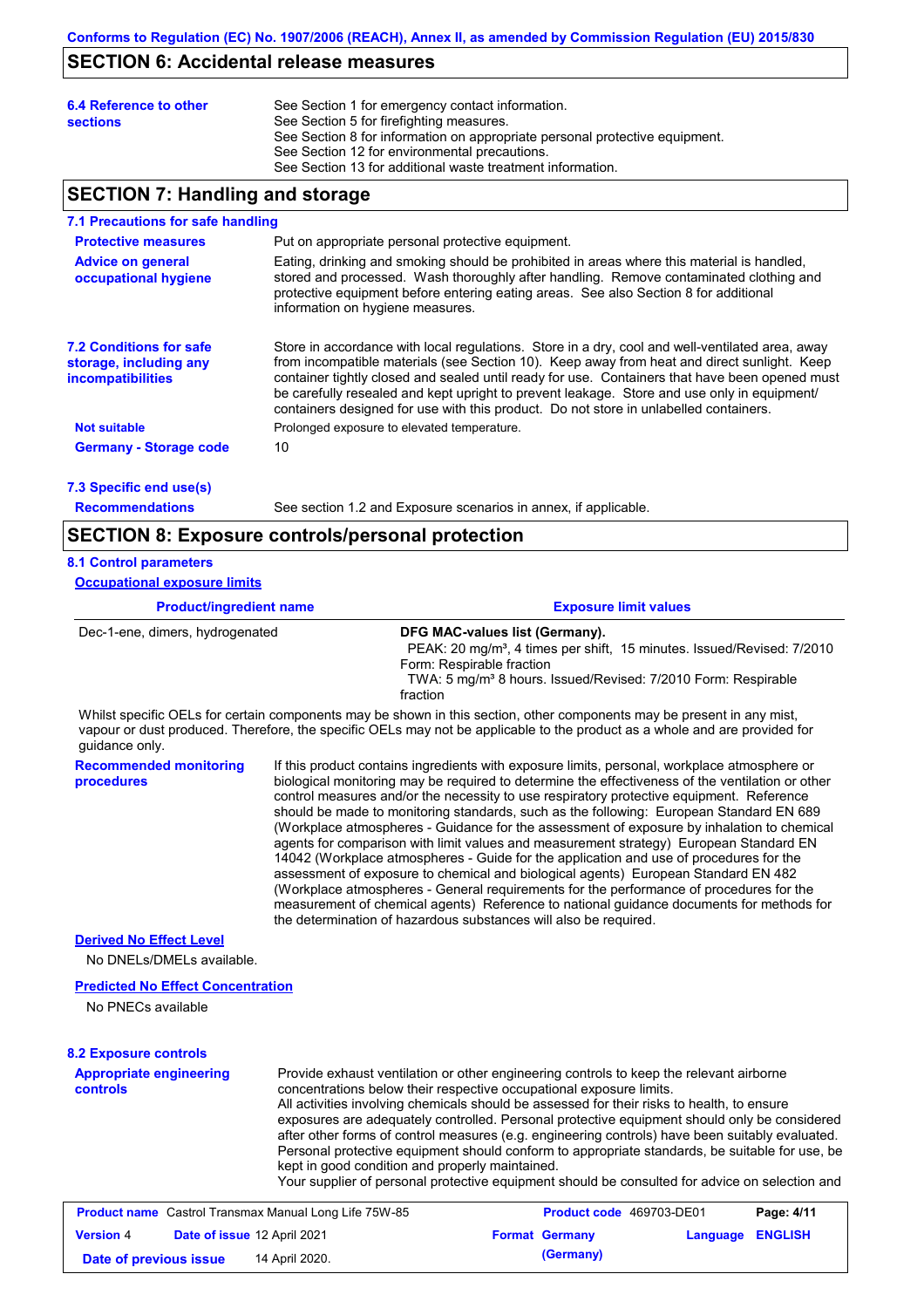# **SECTION 8: Exposure controls/personal protection**

|                                       | appropriate standards. For further information contact your national organisation for standards.<br>The final choice of protective equipment will depend upon a risk assessment. It is important to<br>ensure that all items of personal protective equipment are compatible.                                                                                                                                                                                                                                                                                                                                                                     |
|---------------------------------------|---------------------------------------------------------------------------------------------------------------------------------------------------------------------------------------------------------------------------------------------------------------------------------------------------------------------------------------------------------------------------------------------------------------------------------------------------------------------------------------------------------------------------------------------------------------------------------------------------------------------------------------------------|
| <b>Individual protection measures</b> |                                                                                                                                                                                                                                                                                                                                                                                                                                                                                                                                                                                                                                                   |
| <b>Hygiene measures</b>               | Wash hands, forearms and face thoroughly after handling chemical products, before eating,<br>smoking and using the lavatory and at the end of the working period. Ensure that eyewash<br>stations and safety showers are close to the workstation location.                                                                                                                                                                                                                                                                                                                                                                                       |
| <b>Respiratory protection</b>         | In case of insufficient ventilation, wear suitable respiratory equipment.<br>The correct choice of respiratory protection depends upon the chemicals being handled, the<br>conditions of work and use, and the condition of the respiratory equipment. Safety procedures<br>should be developed for each intended application. Respiratory protection equipment should<br>therefore be chosen in consultation with the supplier/manufacturer and with a full assessment<br>of the working conditions.                                                                                                                                             |
| <b>Eye/face protection</b>            | Safety glasses with side shields.                                                                                                                                                                                                                                                                                                                                                                                                                                                                                                                                                                                                                 |
| <b>Skin protection</b>                |                                                                                                                                                                                                                                                                                                                                                                                                                                                                                                                                                                                                                                                   |
| <b>Hand protection</b>                | <b>General Information:</b>                                                                                                                                                                                                                                                                                                                                                                                                                                                                                                                                                                                                                       |
|                                       | Because specific work environments and material handling practices vary, safety procedures<br>should be developed for each intended application. The correct choice of protective gloves<br>depends upon the chemicals being handled, and the conditions of work and use. Most gloves<br>provide protection for only a limited time before they must be discarded and replaced (even the<br>best chemically resistant gloves will break down after repeated chemical exposures).                                                                                                                                                                  |
|                                       | Gloves should be chosen in consultation with the supplier / manufacturer and taking account of<br>a full assessment of the working conditions.                                                                                                                                                                                                                                                                                                                                                                                                                                                                                                    |
|                                       | Recommended: Nitrile gloves.<br><b>Breakthrough time:</b>                                                                                                                                                                                                                                                                                                                                                                                                                                                                                                                                                                                         |
|                                       | Breakthrough time data are generated by glove manufacturers under laboratory test conditions<br>and represent how long a glove can be expected to provide effective permeation resistance. It<br>is important when following breakthrough time recommendations that actual workplace<br>conditions are taken into account. Always consult with your glove supplier for up-to-date<br>technical information on breakthrough times for the recommended glove type.<br>Our recommendations on the selection of gloves are as follows:                                                                                                                |
|                                       | Continuous contact:                                                                                                                                                                                                                                                                                                                                                                                                                                                                                                                                                                                                                               |
|                                       | Gloves with a minimum breakthrough time of 240 minutes, or >480 minutes if suitable gloves<br>can be obtained.<br>If suitable gloves are not available to offer that level of protection, gloves with shorter<br>breakthrough times may be acceptable as long as appropriate glove maintenance and<br>replacement regimes are determined and adhered to.                                                                                                                                                                                                                                                                                          |
|                                       | Short-term / splash protection:                                                                                                                                                                                                                                                                                                                                                                                                                                                                                                                                                                                                                   |
|                                       | Recommended breakthrough times as above.<br>It is recognised that for short-term, transient exposures, gloves with shorter breakthrough times<br>may commonly be used. Therefore, appropriate maintenance and replacement regimes must<br>be determined and rigorously followed.                                                                                                                                                                                                                                                                                                                                                                  |
|                                       | <b>Glove Thickness:</b>                                                                                                                                                                                                                                                                                                                                                                                                                                                                                                                                                                                                                           |
|                                       | For general applications, we recommend gloves with a thickness typically greater than 0.35 mm.                                                                                                                                                                                                                                                                                                                                                                                                                                                                                                                                                    |
|                                       | It should be emphasised that glove thickness is not necessarily a good predictor of glove<br>resistance to a specific chemical, as the permeation efficiency of the glove will be dependent<br>on the exact composition of the glove material. Therefore, glove selection should also be based<br>on consideration of the task requirements and knowledge of breakthrough times.<br>Glove thickness may also vary depending on the glove manufacturer, the glove type and the<br>glove model. Therefore, the manufacturers' technical data should always be taken into account<br>to ensure selection of the most appropriate glove for the task. |
|                                       | Note: Depending on the activity being conducted, gloves of varying thickness may be required<br>for specific tasks. For example:                                                                                                                                                                                                                                                                                                                                                                                                                                                                                                                  |
|                                       | • Thinner gloves (down to 0.1 mm or less) may be required where a high degree of manual<br>dexterity is needed. However, these gloves are only likely to give short duration protection and<br>would normally be just for single use applications, then disposed of.                                                                                                                                                                                                                                                                                                                                                                              |
|                                       |                                                                                                                                                                                                                                                                                                                                                                                                                                                                                                                                                                                                                                                   |

| <b>Product name</b> Castrol Transmax Manual Long Life 75W-85 |  |                             | <b>Product code</b> 469703-DE01 |                       | Page: 5/11              |  |
|--------------------------------------------------------------|--|-----------------------------|---------------------------------|-----------------------|-------------------------|--|
| <b>Version 4</b>                                             |  | Date of issue 12 April 2021 |                                 | <b>Format Germany</b> | <b>Language ENGLISH</b> |  |
| Date of previous issue                                       |  | 14 April 2020.              |                                 | (Germany)             |                         |  |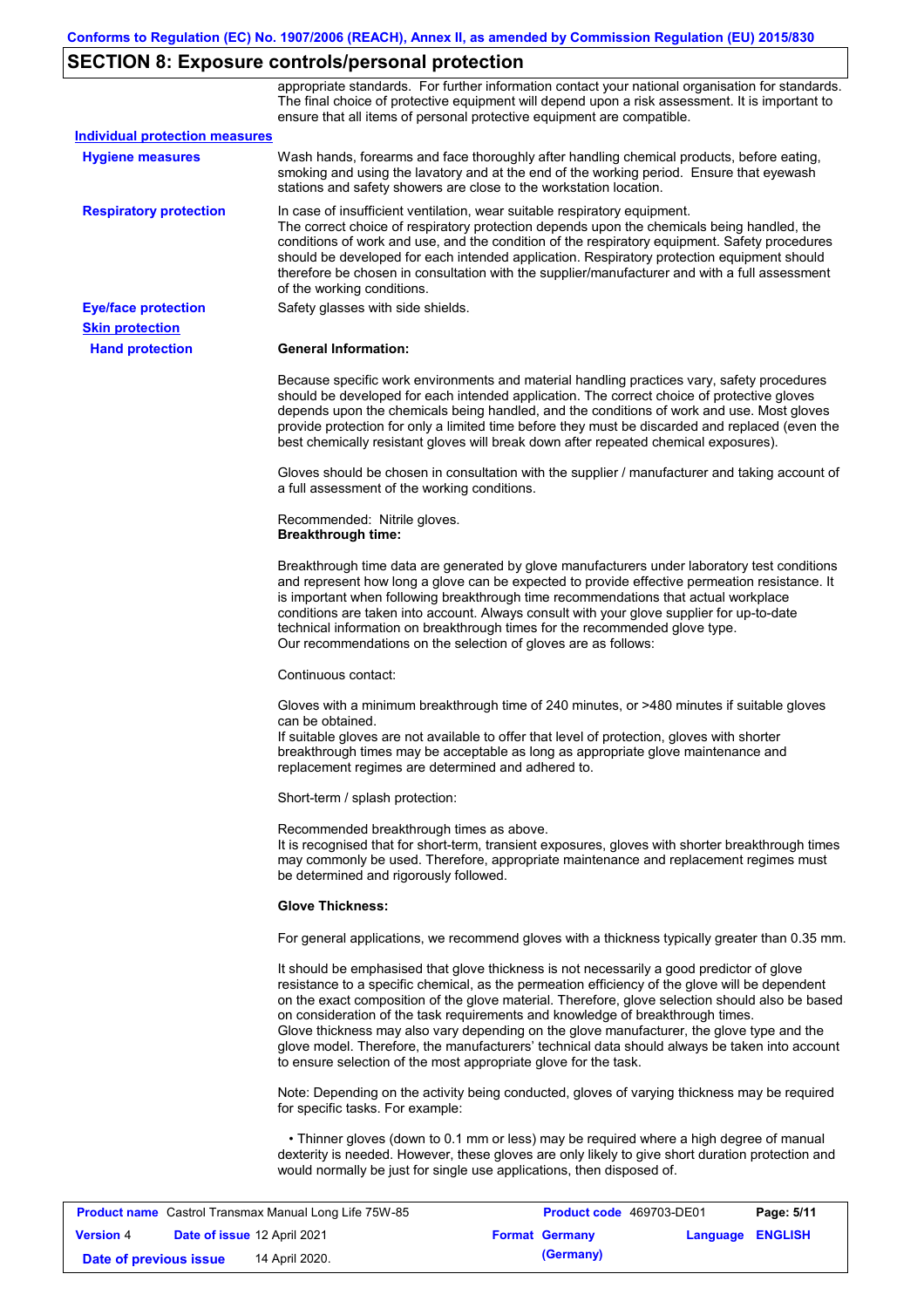• Thicker gloves (up to 3 mm or more) may be required where there is a mechanical (as well

# **SECTION 8: Exposure controls/personal protection**

|                                           | as a chemical) risk i.e. where there is abrasion or puncture potential.                                                                                                                                                                                                                                                                                                                                                                                                                                                                                                                                                                                                               |
|-------------------------------------------|---------------------------------------------------------------------------------------------------------------------------------------------------------------------------------------------------------------------------------------------------------------------------------------------------------------------------------------------------------------------------------------------------------------------------------------------------------------------------------------------------------------------------------------------------------------------------------------------------------------------------------------------------------------------------------------|
| <b>Skin and body</b>                      | Use of protective clothing is good industrial practice.<br>Personal protective equipment for the body should be selected based on the task being<br>performed and the risks involved and should be approved by a specialist before handling this<br>product.<br>Cotton or polyester/cotton overalls will only provide protection against light superficial<br>contamination that will not soak through to the skin. Overalls should be laundered on a regular<br>basis. When the risk of skin exposure is high (e.g. when cleaning up spillages or if there is a<br>risk of splashing) then chemical resistant aprons and/or impervious chemical suits and boots<br>will be required. |
| <b>Refer to standards:</b>                | Respiratory protection: EN 529<br>Gloves: EN 420, EN 374<br>Eye protection: EN 166<br>Filtering half-mask: EN 149<br>Filtering half-mask with valve: EN 405<br>Half-mask: EN 140 plus filter<br>Full-face mask: EN 136 plus filter<br>Particulate filters: EN 143<br>Gas/combined filters: EN 14387                                                                                                                                                                                                                                                                                                                                                                                   |
| <b>Environmental exposure</b><br>controls | Emissions from ventilation or work process equipment should be checked to ensure they<br>comply with the requirements of environmental protection legislation. In some cases, fume<br>scrubbers, filters or engineering modifications to the process equipment will be necessary to<br>reduce emissions to acceptable levels.                                                                                                                                                                                                                                                                                                                                                         |

# **SECTION 9: Physical and chemical properties**

| 9.1 Information on basic physical and chemical properties |                                                                                                                                        |
|-----------------------------------------------------------|----------------------------------------------------------------------------------------------------------------------------------------|
| <b>Appearance</b>                                         |                                                                                                                                        |
| <b>Physical state</b>                                     | Liquid.                                                                                                                                |
| <b>Colour</b>                                             | Brown.                                                                                                                                 |
| <b>Odour</b>                                              | Not available.                                                                                                                         |
| <b>Odour threshold</b>                                    | Not available.                                                                                                                         |
| pH                                                        | Not applicable.                                                                                                                        |
| <b>Melting point/freezing point</b>                       | Not available.                                                                                                                         |
| Initial boiling point and boiling<br>range                | Not available.                                                                                                                         |
| <b>Pour point</b>                                         | $-60 °C$                                                                                                                               |
| <b>Flash point</b>                                        | Open cup: >200°C (>392°F) [Cleveland.]                                                                                                 |
| <b>Evaporation rate</b>                                   | Not available.                                                                                                                         |
| <b>Flammability (solid, gas)</b>                          | Not available.                                                                                                                         |
| <b>Upper/lower flammability or</b><br>explosive limits    | Not available.                                                                                                                         |
| <b>Vapour pressure</b>                                    | Not available.                                                                                                                         |
| <b>Vapour density</b>                                     | Not available.                                                                                                                         |
| <b>Relative density</b>                                   | Not available.                                                                                                                         |
| <b>Density</b>                                            | <1000 kg/m <sup>3</sup> (<1 g/cm <sup>3</sup> ) at 15 <sup>°</sup> C                                                                   |
| <b>Solubility(ies)</b>                                    | insoluble in water.                                                                                                                    |
| <b>Partition coefficient: n-octanol/</b><br>water         | >3                                                                                                                                     |
| <b>Auto-ignition temperature</b>                          | Not available.                                                                                                                         |
| <b>Decomposition temperature</b>                          | Not available.                                                                                                                         |
| <b>Viscosity</b>                                          | Kinematic: 64.6 mm <sup>2</sup> /s (64.6 cSt) at 40 $^{\circ}$ C<br>Kinematic: 11.5 to 12 mm <sup>2</sup> /s (11.5 to 12 cSt) at 100°C |
| <b>Explosive properties</b>                               | Not available.                                                                                                                         |
| <b>Oxidising properties</b>                               | Not available.                                                                                                                         |

### **9.2 Other information**

No additional information.

| <b>Product name</b> Castrol Transmax Manual Long Life 75W-85 |                             |                | <b>Product code</b> 469703-DE01 |                         | Page: 6/11 |
|--------------------------------------------------------------|-----------------------------|----------------|---------------------------------|-------------------------|------------|
| <b>Version 4</b>                                             | Date of issue 12 April 2021 |                | <b>Format Germany</b>           | <b>Language ENGLISH</b> |            |
| Date of previous issue                                       |                             | 14 April 2020. | (Germany)                       |                         |            |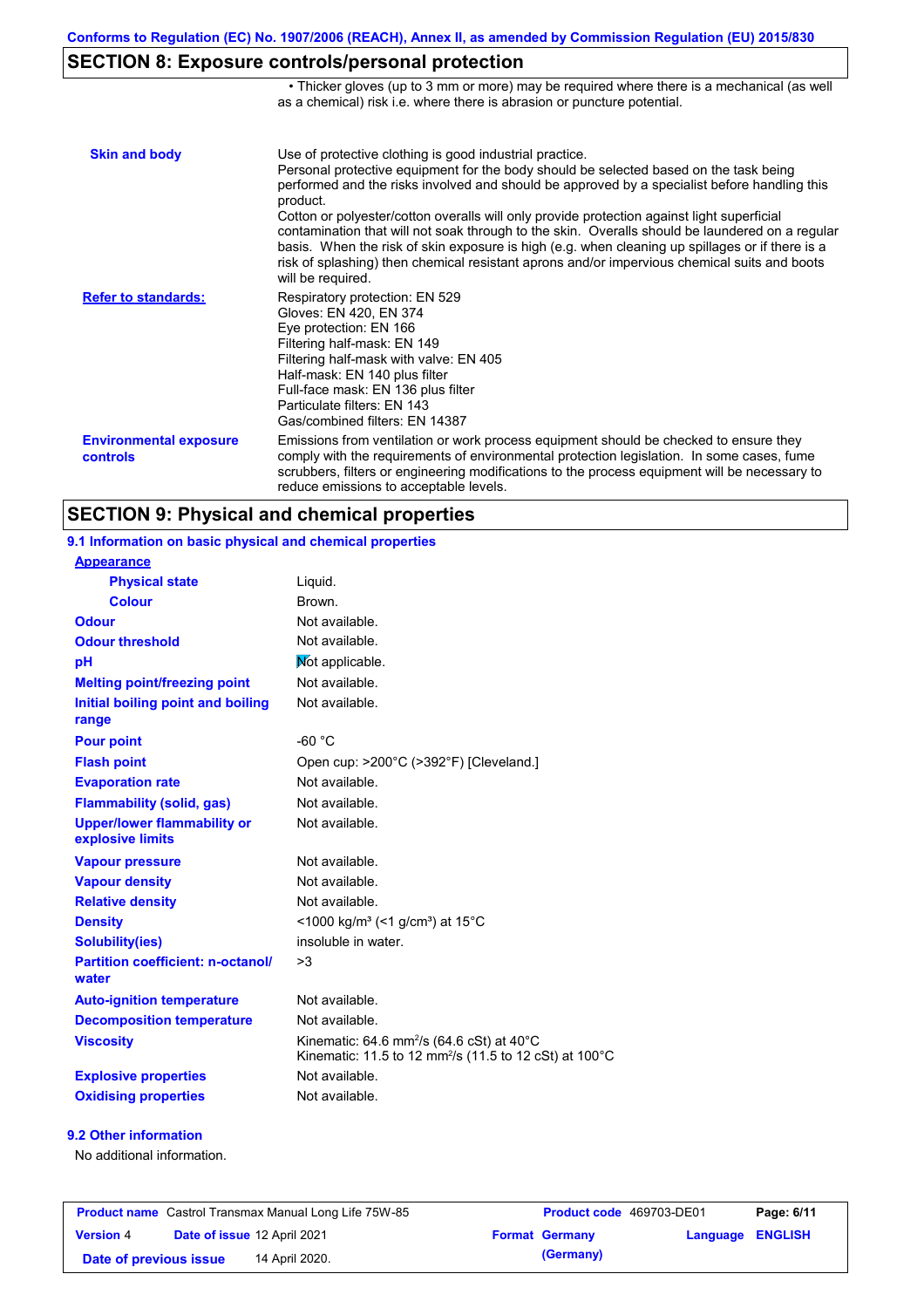|                                                 | <b>SECTION 10: Stability and reactivity</b>                                                                                                                             |  |  |  |
|-------------------------------------------------|-------------------------------------------------------------------------------------------------------------------------------------------------------------------------|--|--|--|
| <b>10.1 Reactivity</b>                          | No specific test data available for this product. Refer to Conditions to avoid and Incompatible<br>materials for additional information.                                |  |  |  |
| <b>10.2 Chemical stability</b>                  | The product is stable.                                                                                                                                                  |  |  |  |
| 10.3 Possibility of<br>hazardous reactions      | Under normal conditions of storage and use, hazardous reactions will not occur.<br>Under normal conditions of storage and use, hazardous polymerisation will not occur. |  |  |  |
| <b>10.4 Conditions to avoid</b>                 | Avoid all possible sources of ignition (spark or flame).                                                                                                                |  |  |  |
| 10.5 Incompatible materials                     | Reactive or incompatible with the following materials: oxidising materials.                                                                                             |  |  |  |
| <b>10.6 Hazardous</b><br>decomposition products | Under normal conditions of storage and use, hazardous decomposition products should not be<br>produced.                                                                 |  |  |  |
|                                                 |                                                                                                                                                                         |  |  |  |

# **SECTION 11: Toxicological information**

### **11.1 Information on toxicological effects**

### **Acute toxicity estimates**

| <b>Product/ingredient name</b>                                     | Oral (mg/<br>kg) | <b>Dermal</b><br>(mg/kg) | <b>Inhalation</b><br>(gases)<br>(ppm) | <b>Inhalation Inhalation</b><br>(vapours)<br>(mg/l) | <b>(dusts)</b><br>and mists)<br>(mg/l) |
|--------------------------------------------------------------------|------------------|--------------------------|---------------------------------------|-----------------------------------------------------|----------------------------------------|
| <b>Zastrol Transmax Manual Long Life 75W-85</b><br>(Neuhof) Parent | N/A              | N/A                      | N/A                                   | N/A                                                 | 15.1                                   |
| Dec-1-ene, dimers, hydrogenated                                    | N/A              | N/A                      | N/A                                   | N/A                                                 | 1.5                                    |

Routes of entry anticipated: Dermal, Inhalation. **Information on likely routes of exposure**

| <b>Potential acute health effects</b>   |                                                                                                                             |  |  |  |
|-----------------------------------------|-----------------------------------------------------------------------------------------------------------------------------|--|--|--|
| <b>Inhalation</b>                       | Exposure to decomposition products may cause a health hazard. Serious effects may be<br>delayed following exposure.         |  |  |  |
| <b>Ingestion</b>                        | No known significant effects or critical hazards.                                                                           |  |  |  |
| <b>Skin contact</b>                     | Defatting to the skin. May cause skin dryness and irritation.                                                               |  |  |  |
| Eye contact                             | No known significant effects or critical hazards.                                                                           |  |  |  |
|                                         | Symptoms related to the physical, chemical and toxicological characteristics                                                |  |  |  |
| <b>Inhalation</b>                       | May be harmful by inhalation if exposure to vapour, mists or fumes resulting from thermal<br>decomposition products occurs. |  |  |  |
| <b>Ingestion</b>                        | No specific data.                                                                                                           |  |  |  |
| <b>Skin contact</b>                     | Adverse symptoms may include the following:<br>irritation<br>dryness<br>cracking                                            |  |  |  |
| <b>Eye contact</b>                      | No specific data.                                                                                                           |  |  |  |
|                                         | Delayed and immediate effects as well as chronic effects from short and long-term exposure                                  |  |  |  |
| <b>Inhalation</b>                       | Overexposure to the inhalation of airborne droplets or aerosols may cause irritation of the<br>respiratory tract.           |  |  |  |
| <b>Ingestion</b>                        | Ingestion of large quantities may cause nausea and diarrhoea.                                                               |  |  |  |
| <b>Skin contact</b>                     | Prolonged or repeated contact can defat the skin and lead to irritation and/or dermatitis.                                  |  |  |  |
| <b>Eye contact</b>                      | Potential risk of transient stinging or redness if accidental eye contact occurs.                                           |  |  |  |
| <b>Potential chronic health effects</b> |                                                                                                                             |  |  |  |
| <b>General</b>                          | No known significant effects or critical hazards.                                                                           |  |  |  |
| <b>Carcinogenicity</b>                  | No known significant effects or critical hazards.                                                                           |  |  |  |
| <b>Mutagenicity</b>                     | No known significant effects or critical hazards.                                                                           |  |  |  |
| <b>Developmental effects</b>            | No known significant effects or critical hazards.                                                                           |  |  |  |
| <b>Fertility effects</b>                | No known significant effects or critical hazards.                                                                           |  |  |  |

| <b>Product name</b> Castrol Transmax Manual Long Life 75W-85 |  |                             | <b>Product code</b> 469703-DE01 | Page: 7/11              |  |
|--------------------------------------------------------------|--|-----------------------------|---------------------------------|-------------------------|--|
| <b>Version 4</b>                                             |  | Date of issue 12 April 2021 | <b>Format Germany</b>           | <b>Language ENGLISH</b> |  |
| Date of previous issue                                       |  | 14 April 2020.              | (Germany)                       |                         |  |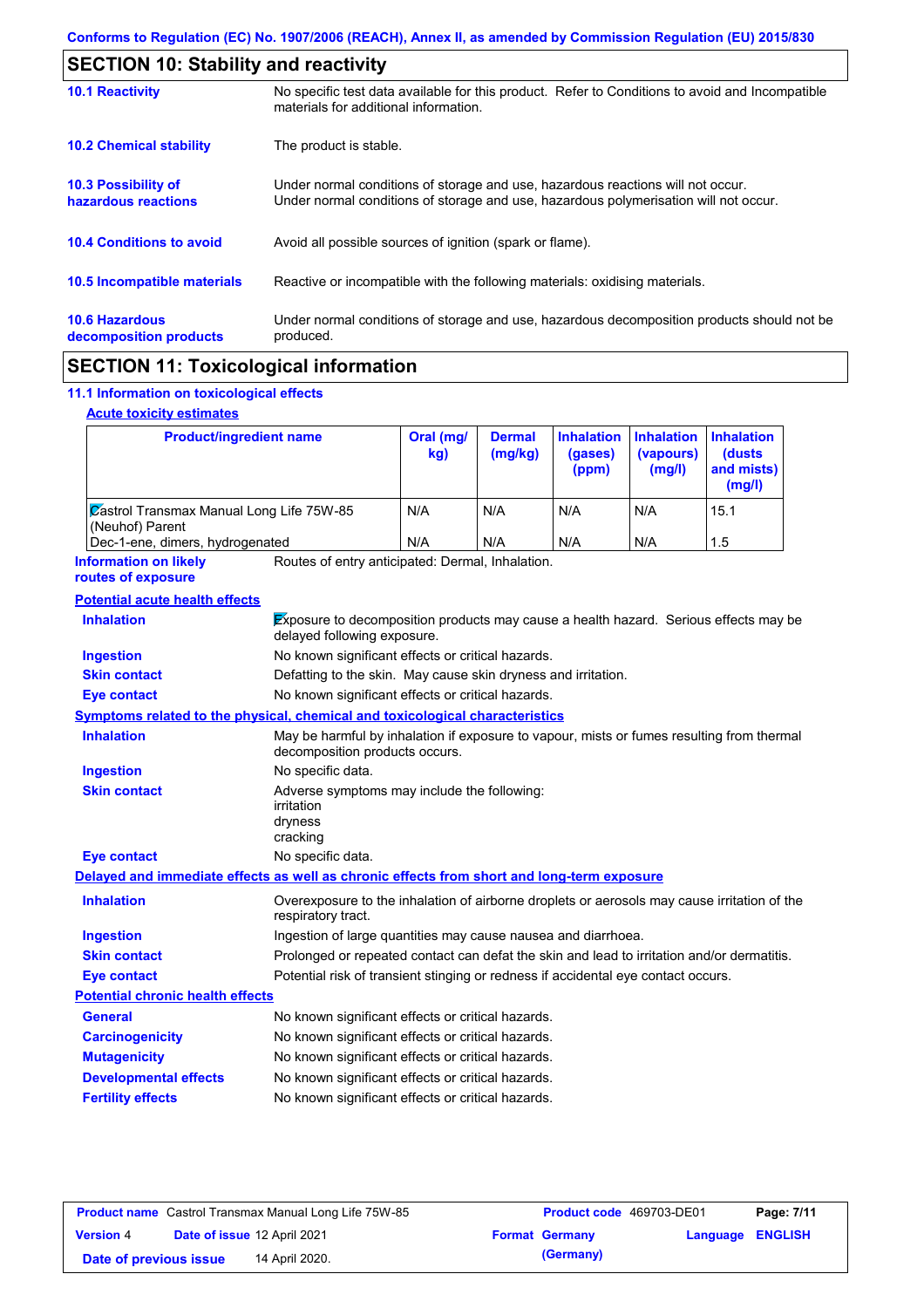### **SECTION 12: Ecological information**

### **12.1 Toxicity**

**Environmental hazards** Not classified as dangerous

### **12.2 Persistence and degradability**

Not expected to be rapidly degradable.

### **12.3 Bioaccumulative potential**

This product is not expected to bioaccumulate through food chains in the environment.

| <b>12.4 Mobility in soil</b>                            |                                                                      |
|---------------------------------------------------------|----------------------------------------------------------------------|
| <b>Soil/water partition</b><br><b>coefficient (Koc)</b> | Not available.                                                       |
| <b>Mobility</b>                                         | Spillages may penetrate the soil causing ground water contamination. |

### **12.5 Results of PBT and vPvB assessment**

Product does not meet the criteria for PBT or vPvB according to Regulation (EC) No. 1907/2006, Annex XIII.

### **12.6 Other adverse effects**

| <b>Other ecological information</b> | Spills may form a film on water surfaces causing physical damage to organisms. Oxygen |
|-------------------------------------|---------------------------------------------------------------------------------------|
|                                     | transfer could also be impaired.                                                      |

### **SECTION 13: Disposal considerations**

### **13.1 Waste treatment methods**

### **Product**

**Methods of disposal**

Where possible, arrange for product to be recycled. Dispose of via an authorised person/ licensed waste disposal contractor in accordance with local regulations.

### **Hazardous waste** Yes.

### **European waste catalogue (EWC)**

| <b>Waste code</b> | <b>Waste designation</b>                |
|-------------------|-----------------------------------------|
| $130208*$         | other engine, gear and lubricating oils |

However, deviation from the intended use and/or the presence of any potential contaminants may require an alternative waste disposal code to be assigned by the end user.

#### **Packaging**

| <b>Methods of disposal</b> | Where possible, arrange for product to be recycled. Dispose of via an authorised person/<br>licensed waste disposal contractor in accordance with local regulations.                                                                                        |
|----------------------------|-------------------------------------------------------------------------------------------------------------------------------------------------------------------------------------------------------------------------------------------------------------|
| <b>Special precautions</b> | $\overline{\text{This}}$ material and its container must be disposed of in a safe way. Empty containers or liners<br>may retain some product residues. Avoid dispersal of spilt material and runoff and contact with<br>soil, waterways, drains and sewers. |
| <b>References</b>          | Commission 2014/955/EU<br>Directive 2008/98/EC                                                                                                                                                                                                              |

# **SECTION 14: Transport information**

|                                            | <b>ADR/RID</b>                                        | <b>ADN</b>     | <b>IMDG</b>                        | <b>IATA</b>                |
|--------------------------------------------|-------------------------------------------------------|----------------|------------------------------------|----------------------------|
| 14.1 UN number                             | Not regulated.                                        | Not regulated. | Not regulated.                     | Not regulated.             |
| 14.2 UN proper<br>shipping name            |                                                       | L.             |                                    |                            |
| <b>14.3 Transport</b><br>hazard class(es)  |                                                       |                |                                    |                            |
| <b>14.4 Packing</b><br>group               |                                                       |                |                                    |                            |
| 14.5<br><b>Environmental</b><br>hazards    | No.                                                   | No.            | No.                                | No.                        |
|                                            | Product name Castrol Transmax Manual Long Life 75W-85 |                | Product code 469703-DE01           | Page: 8/11                 |
| <b>Version 4</b><br>Date of previous issue | Date of issue 12 April 2021<br>14 April 2020.         |                | <b>Format Germany</b><br>(Germany) | <b>ENGLISH</b><br>Language |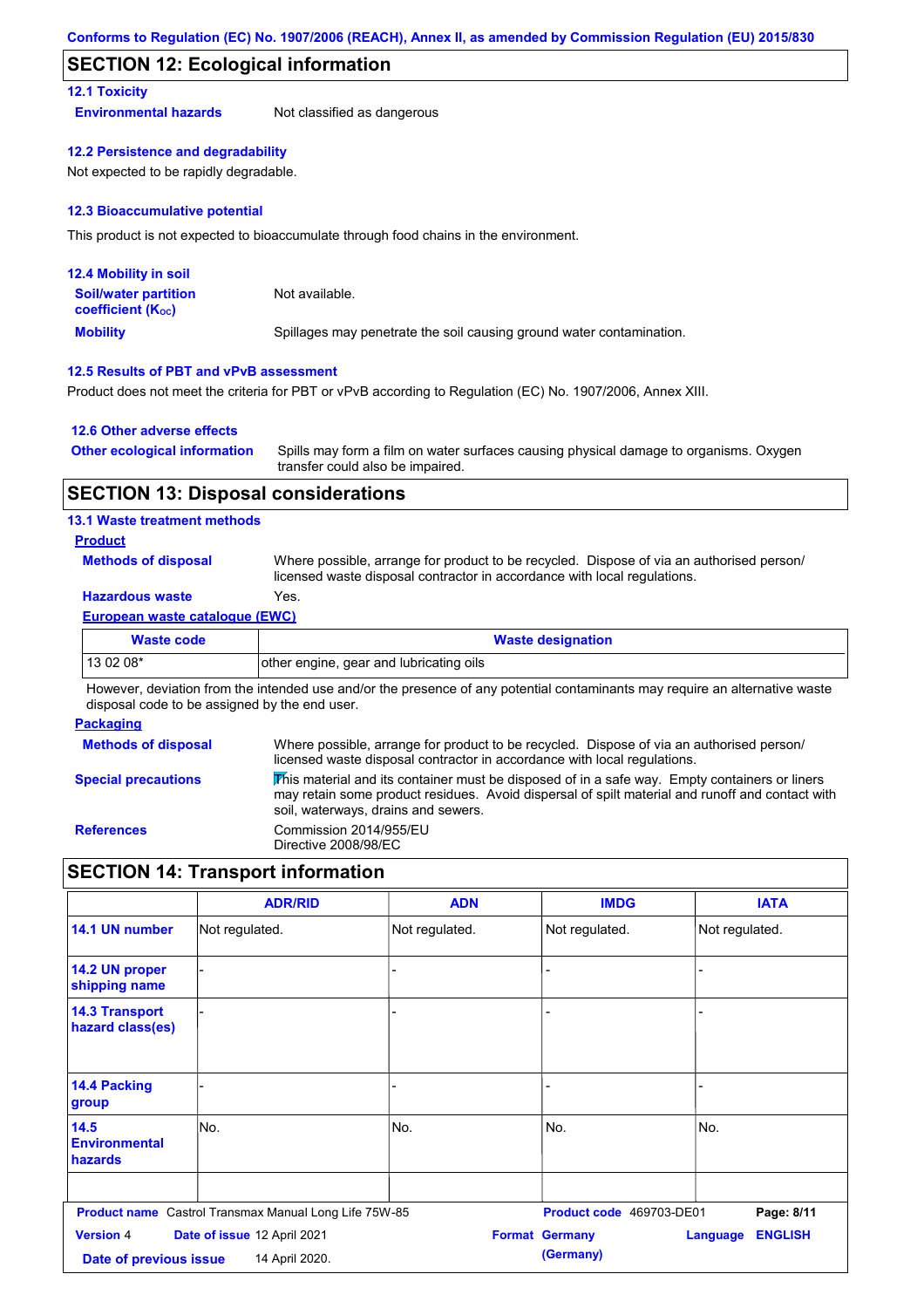| Conforms to Regulation (EC) No. 1907/2006 (REACH), Annex II, as amended by Commission Regulation (EU) 2015/830 |                                                                                    |                                                                                                                                                                   |                 |                |
|----------------------------------------------------------------------------------------------------------------|------------------------------------------------------------------------------------|-------------------------------------------------------------------------------------------------------------------------------------------------------------------|-----------------|----------------|
| <b>SECTION 14: Transport information</b>                                                                       |                                                                                    |                                                                                                                                                                   |                 |                |
| <b>Additional</b><br>information                                                                               |                                                                                    |                                                                                                                                                                   |                 |                |
|                                                                                                                |                                                                                    |                                                                                                                                                                   |                 |                |
| <b>14.6 Special precautions for</b><br>user                                                                    | Not available.                                                                     |                                                                                                                                                                   |                 |                |
| <b>14.7 Transport in bulk</b><br>according to IMO<br><b>instruments</b>                                        | Not available.                                                                     |                                                                                                                                                                   |                 |                |
| <b>SECTION 15: Regulatory information</b>                                                                      |                                                                                    |                                                                                                                                                                   |                 |                |
| 15.1 Safety, health and environmental regulations/legislation specific for the substance or mixture            |                                                                                    |                                                                                                                                                                   |                 |                |
| EU Regulation (EC) No. 1907/2006 (REACH)                                                                       |                                                                                    |                                                                                                                                                                   |                 |                |
| <b>Annex XIV - List of substances subject to authorisation</b>                                                 |                                                                                    |                                                                                                                                                                   |                 |                |
| <b>Annex XIV</b>                                                                                               |                                                                                    |                                                                                                                                                                   |                 |                |
| None of the components are listed.                                                                             |                                                                                    |                                                                                                                                                                   |                 |                |
| <b>Substances of very high concern</b>                                                                         |                                                                                    |                                                                                                                                                                   |                 |                |
| None of the components are listed.                                                                             |                                                                                    |                                                                                                                                                                   |                 |                |
| EU Regulation (EC) No. 1907/2006 (REACH)                                                                       |                                                                                    |                                                                                                                                                                   |                 |                |
| <b>Annex XVII - Restrictions</b>                                                                               | Not applicable.                                                                    |                                                                                                                                                                   |                 |                |
| on the manufacture,<br>placing on the market                                                                   |                                                                                    |                                                                                                                                                                   |                 |                |
| and use of certain                                                                                             |                                                                                    |                                                                                                                                                                   |                 |                |
| dangerous substances,                                                                                          |                                                                                    |                                                                                                                                                                   |                 |                |
| mixtures and articles                                                                                          |                                                                                    |                                                                                                                                                                   |                 |                |
| <b>Other regulations</b>                                                                                       |                                                                                    |                                                                                                                                                                   |                 |                |
| <b>REACH Status</b>                                                                                            | current requirements of REACH.                                                     | The company, as identified in Section 1, sells this product in the EU in compliance with the                                                                      |                 |                |
| <b>United States inventory</b><br>(TSCA 8b)                                                                    | All components are active or exempted.                                             |                                                                                                                                                                   |                 |                |
| <b>Australia inventory (AICS)</b>                                                                              | All components are listed or exempted.                                             |                                                                                                                                                                   |                 |                |
| <b>Canada inventory</b>                                                                                        | All components are listed or exempted.                                             |                                                                                                                                                                   |                 |                |
| <b>China inventory (IECSC)</b>                                                                                 | All components are listed or exempted.                                             |                                                                                                                                                                   |                 |                |
| <b>Japan inventory (ENCS)</b>                                                                                  | At least one component is not listed.                                              |                                                                                                                                                                   |                 |                |
| <b>Korea inventory (KECI)</b>                                                                                  | All components are listed or exempted.                                             |                                                                                                                                                                   |                 |                |
| <b>Philippines inventory</b><br>(PICCS)                                                                        | All components are listed or exempted.                                             |                                                                                                                                                                   |                 |                |
| <b>Taiwan Chemical</b><br><b>Substances Inventory</b><br>(TCSI)                                                | All components are listed or exempted.                                             |                                                                                                                                                                   |                 |                |
| Ozone depleting substances (1005/2009/EU)<br>Not listed.                                                       |                                                                                    |                                                                                                                                                                   |                 |                |
|                                                                                                                |                                                                                    |                                                                                                                                                                   |                 |                |
| Prior Informed Consent (PIC) (649/2012/EU)<br>Not listed.                                                      |                                                                                    |                                                                                                                                                                   |                 |                |
|                                                                                                                |                                                                                    |                                                                                                                                                                   |                 |                |
| <b>EU - Water framework directive - Priority substances</b>                                                    |                                                                                    |                                                                                                                                                                   |                 |                |
| None of the components are listed.                                                                             |                                                                                    |                                                                                                                                                                   |                 |                |
| <b>Seveso Directive</b>                                                                                        |                                                                                    |                                                                                                                                                                   |                 |                |
| This product is not controlled under the Seveso Directive.<br><b>National requlations</b>                      |                                                                                    |                                                                                                                                                                   |                 |                |
| <b>Hazardous incident ordinance</b>                                                                            |                                                                                    |                                                                                                                                                                   |                 |                |
| <b>Hazard class for water</b>                                                                                  | 2                                                                                  | (classified according AwSV)                                                                                                                                       |                 |                |
| <b>Prohibited Chemicals</b>                                                                                    |                                                                                    | When placed on the market in Germany, this product is not subject to the Prohibited Chemicals                                                                     |                 |                |
| <b>Regulation</b><br>(ChemVerbotsV)                                                                            | Regulation (ChemVerbotsV).                                                         |                                                                                                                                                                   |                 |                |
| <b>Occupational restrictions</b>                                                                               | Observe employment restrictions in the following:<br>(Mutterschutzgesetz – MuSchG) | Gesetz zum Schutz der arbeitenden Jugend (Jugendarbeitsschutzgesetz - JArbSchG)<br>Gesetz zum Schutz von Müttern bei der Arbeit, in der Ausbildung und im Studium |                 |                |
|                                                                                                                |                                                                                    |                                                                                                                                                                   |                 |                |
| <b>Product name</b> Castrol Transmax Manual Long Life 75W-85                                                   |                                                                                    | Product code 469703-DE01                                                                                                                                          |                 | Page: 9/11     |
| Date of issue 12 April 2021<br><b>Version 4</b>                                                                |                                                                                    | <b>Format Germany</b>                                                                                                                                             | <b>Language</b> | <b>ENGLISH</b> |

**Date of previous issue 14 April 2020. (Germany) (Germany)**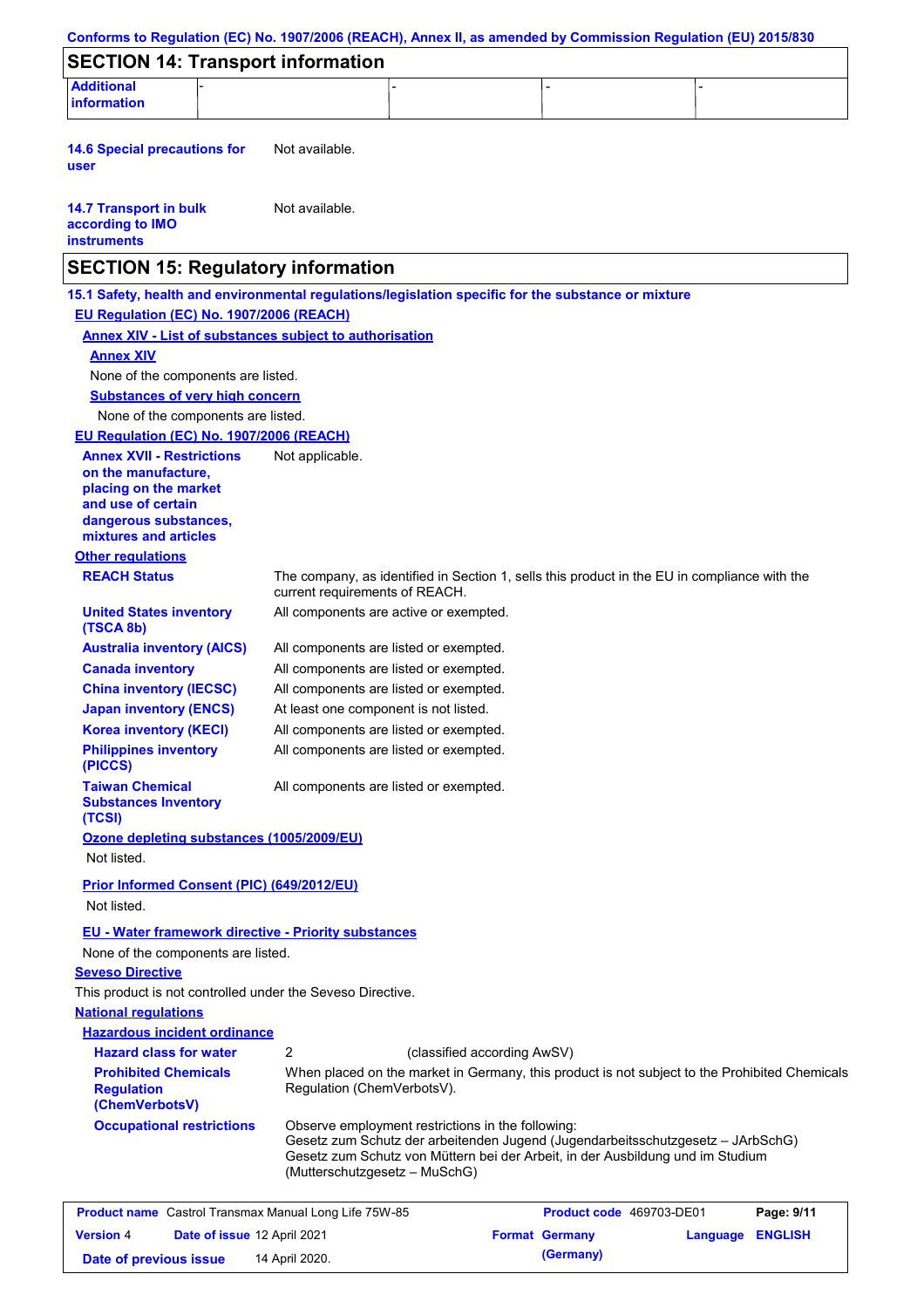# **SECTION 15: Regulatory information**

| <b>15.2 Chemical safety</b> | A Chemical Safety Assessment has been carried out for one or more of the substances within  |
|-----------------------------|---------------------------------------------------------------------------------------------|
| assessment                  | this mixture. A Chemical Safety Assessment has not been carried out for the mixture itself. |

# **SECTION 16: Other information**

| <b>Abbreviations and acronyms</b> | ADN = European Provisions concerning the International Carriage of Dangerous Goods by                       |  |  |  |
|-----------------------------------|-------------------------------------------------------------------------------------------------------------|--|--|--|
|                                   | Inland Waterway<br>ADR = The European Agreement concerning the International Carriage of Dangerous Goods by |  |  |  |
|                                   | Road                                                                                                        |  |  |  |
|                                   | ATE = Acute Toxicity Estimate                                                                               |  |  |  |
|                                   | BCF = Bioconcentration Factor                                                                               |  |  |  |
|                                   | CAS = Chemical Abstracts Service                                                                            |  |  |  |
|                                   | CLP = Classification, Labelling and Packaging Regulation [Regulation (EC) No. 1272/2008]                    |  |  |  |
|                                   | CSA = Chemical Safety Assessment                                                                            |  |  |  |
|                                   | CSR = Chemical Safety Report                                                                                |  |  |  |
|                                   | DMEL = Derived Minimal Effect Level                                                                         |  |  |  |
|                                   | DNEL = Derived No Effect Level                                                                              |  |  |  |
|                                   | EINECS = European Inventory of Existing Commercial chemical Substances                                      |  |  |  |
|                                   | ES = Exposure Scenario                                                                                      |  |  |  |
|                                   | EUH statement = CLP-specific Hazard statement                                                               |  |  |  |
|                                   | EWC = European Waste Catalogue                                                                              |  |  |  |
|                                   | GHS = Globally Harmonized System of Classification and Labelling of Chemicals                               |  |  |  |
|                                   | IATA = International Air Transport Association                                                              |  |  |  |
|                                   | IBC = Intermediate Bulk Container                                                                           |  |  |  |
|                                   | IMDG = International Maritime Dangerous Goods                                                               |  |  |  |
|                                   | LogPow = logarithm of the octanol/water partition coefficient                                               |  |  |  |
|                                   | MARPOL = International Convention for the Prevention of Pollution From Ships, 1973 as                       |  |  |  |
|                                   | modified by the Protocol of 1978. ("Marpol" = marine pollution)                                             |  |  |  |
|                                   | OECD = Organisation for Economic Co-operation and Development                                               |  |  |  |
|                                   | PBT = Persistent, Bioaccumulative and Toxic                                                                 |  |  |  |
|                                   | PNEC = Predicted No Effect Concentration                                                                    |  |  |  |
|                                   | REACH = Registration, Evaluation, Authorisation and Restriction of Chemicals Regulation                     |  |  |  |
|                                   | [Regulation (EC) No. 1907/2006]                                                                             |  |  |  |
|                                   | RID = The Regulations concerning the International Carriage of Dangerous Goods by Rail                      |  |  |  |
|                                   | RRN = REACH Registration Number                                                                             |  |  |  |
|                                   | SADT = Self-Accelerating Decomposition Temperature                                                          |  |  |  |
|                                   | SVHC = Substances of Very High Concern                                                                      |  |  |  |
|                                   | STOT-RE = Specific Target Organ Toxicity - Repeated Exposure                                                |  |  |  |
|                                   | STOT-SE = Specific Target Organ Toxicity - Single Exposure                                                  |  |  |  |
|                                   | TWA = Time weighted average<br>$UN = United Nations$                                                        |  |  |  |
|                                   | $UVCB = Complex\;hydrocarbon\; substance$                                                                   |  |  |  |
|                                   | VOC = Volatile Organic Compound                                                                             |  |  |  |
|                                   | vPvB = Very Persistent and Very Bioaccumulative                                                             |  |  |  |
|                                   | Varies = may contain one or more of the following 64741-88-4 / RRN 01-2119488706-23,                        |  |  |  |
|                                   | 64741-89-5 / RRN 01-2119487067-30, 64741-95-3 / RRN 01-2119487081-40, 64741-96-4/ RRN                       |  |  |  |
|                                   | 01-2119483621-38, 64742-01-4 / RRN 01-2119488707-21, 64742-44-5 / RRN                                       |  |  |  |
|                                   | 01-2119985177-24, 64742-45-6, 64742-52-5 / RRN 01-2119467170-45, 64742-53-6 / RRN                           |  |  |  |
|                                   | 01-2119480375-34, 64742-54-7 / RRN 01-2119484627-25, 64742-55-8 / RRN                                       |  |  |  |
|                                   | 01-2119487077-29, 64742-56-9 / RRN 01-2119480132-48, 64742-57-0 / RRN                                       |  |  |  |
|                                   | 01-2119489287-22, 64742-58-1, 64742-62-7 / RRN 01-2119480472-38, 64742-63-8,                                |  |  |  |
|                                   | 64742-65-0 / RRN 01-2119471299-27, 64742-70-7 / RRN 01-2119487080-42, 72623-85-9 /                          |  |  |  |
|                                   | RRN 01-2119555262-43, 72623-86-0 / RRN 01-2119474878-16, 72623-87-1 / RRN                                   |  |  |  |
|                                   | 01-2119474889-13                                                                                            |  |  |  |
|                                   |                                                                                                             |  |  |  |

### **Procedure used to derive the classification according to Regulation (EC) No. 1272/2008 [CLP/GHS]**

| <b>Classification</b>                                  |                                    | <b>Justification</b>                                                        |  |  |  |
|--------------------------------------------------------|------------------------------------|-----------------------------------------------------------------------------|--|--|--|
| Not classified.                                        |                                    |                                                                             |  |  |  |
| <b>Full text of abbreviated H</b><br><b>statements</b> | H304<br>H332                       | May be fatal if swallowed and enters airways.<br>Harmful if inhaled.        |  |  |  |
| <b>Full text of classifications</b><br>[CLP/GHS]       | <b>Acute Tox. 4</b><br>Asp. Tox. 1 | <b>ACUTE TOXICITY - Category 4</b><br><b>ASPIRATION HAZARD - Category 1</b> |  |  |  |
| <b>History</b>                                         |                                    |                                                                             |  |  |  |
| Date of issue/Date of<br>revision                      | 12/04/2021.                        |                                                                             |  |  |  |
| Date of previous issue                                 | 14/04/2020.                        |                                                                             |  |  |  |
| <b>Prepared by</b>                                     | <b>Product Stewardship</b>         |                                                                             |  |  |  |
| Product name Castrol Transmax Manual Long Life 75W-85  |                                    | Product code 469703-DE01<br>Page: 10/11                                     |  |  |  |
| <b>Version 4</b>                                       | Date of issue 12 April 2021        | <b>ENGLISH</b><br><b>Format Germany</b><br>Language                         |  |  |  |
| Date of previous issue                                 | 14 April 2020.                     | (Germany)                                                                   |  |  |  |